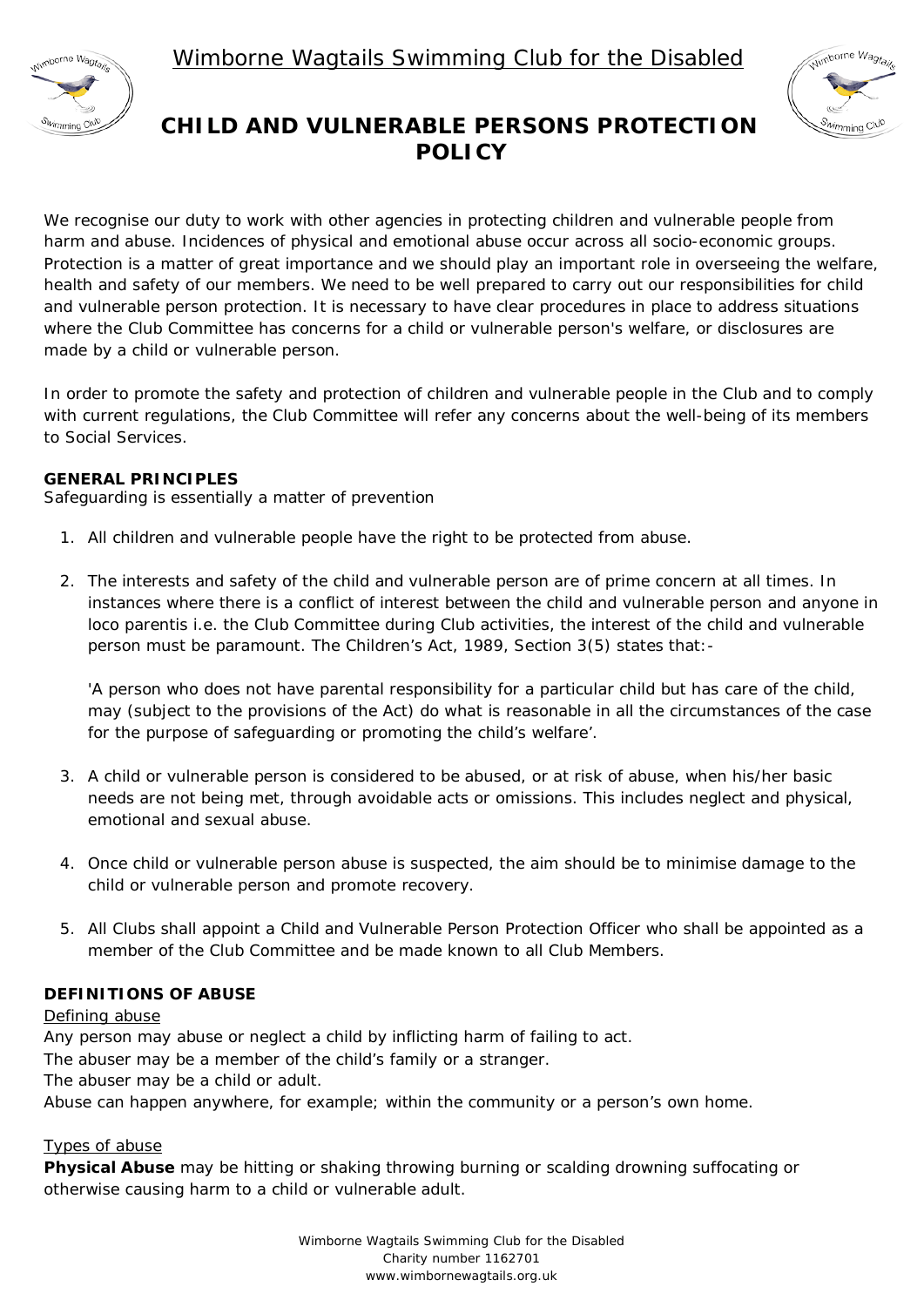**Emotional Abuse** is persistent emotional maltreatment of a child or vulnerable adult causing severe adverse effects on a child's emotional development. This may include grooming.

**Sexual Abuse** involves forcing or enticing a child/young person or vulnerable adult to take part in sexual activities.

**Neglect** is persistent failure to meet the child or vulnerable adult's basic physical/or physiological.

**Self-Neglect** is a persistent failure to care for one's personal hygiene, health or surroundings.

**Bullying** may be defined as deliberate action or hurtful behaviour by one or more people over a period of time.

# **GOOD PRACTICE GUIDELINES - PREVENTION**

All personnel should be encouraged to demonstrate exemplary behaviour in order to protect themselves from false allegations including never allowing a situation to arise where they are on their own with a child or vulnerable adult, which could be misinterpreted or where an opportunity for abuse could arise.

# **- Practices to be encouraged**

The following are common sense examples of how to create a positive culture and climate:  $\Box$  Always working in an open environment (e.g. avoiding private or unobserved situations and encouraging open communication with no secrets)

 $\Box$  Treating all young people/vulnerable adults equally, and with respect and dignity

Always putting the welfare of each child, young or vulnerable adult person first

 $\Box$  Making sport fun, enjoyable and promoting fair play

 $\Box$  Ensuring that if any form of manual/physical support is required, it should be provided openly. Additional awareness and care is needed, as it is difficult to maintain hand positions when the person is constantly moving. Young people & vulnerable adults (and where applicable their parents/carers) should always be consulted and their agreement gained.

 $\Box$  Giving enthusiastic and constructive feedback rather than negative criticism

 $\Box$  Keeping a written record of any injury that occurs, along with the details of any treatment given.

## **- Practices never to be sanctioned**

The following should *never* be sanctioned. You should never:

 $\Box$  Engage in rough, physical or sexually provocative games, including horseplay and tickling games

 $\Box$  Allow or engage in any form of inappropriate touching

 $\Box$  Make sexually suggestive comments to a child or vulnerable adult, even in fun

 $\Box$  Reduce a child or vulnerable adult to tears as a form of control

 $\Box$  Allow allegations made by a child or vulnerable adults to go unchallenged, unrecorded or not acted upon

 $\Box$  Do things of a personal nature for children or vulnerable adults, that they can do for themselves

# **WHEN TO RAISE A CONCERN**

A concern should be raised when there is reason to believe a child or vulnerable adult may have been, is, or might be the subject of harm, abuse or neglect by any other person or persons. This may include anyone self-neglecting.

Urgent actions will be taken to safeguard anyone at risk of immediate harm if any of the following concerns are apparent:

- active abuse is witnessed, or
- an active disclosure is made by an adult or third party, or
- there is suspicion or fear that something is not right or there is evidence of possible abuse or neglect.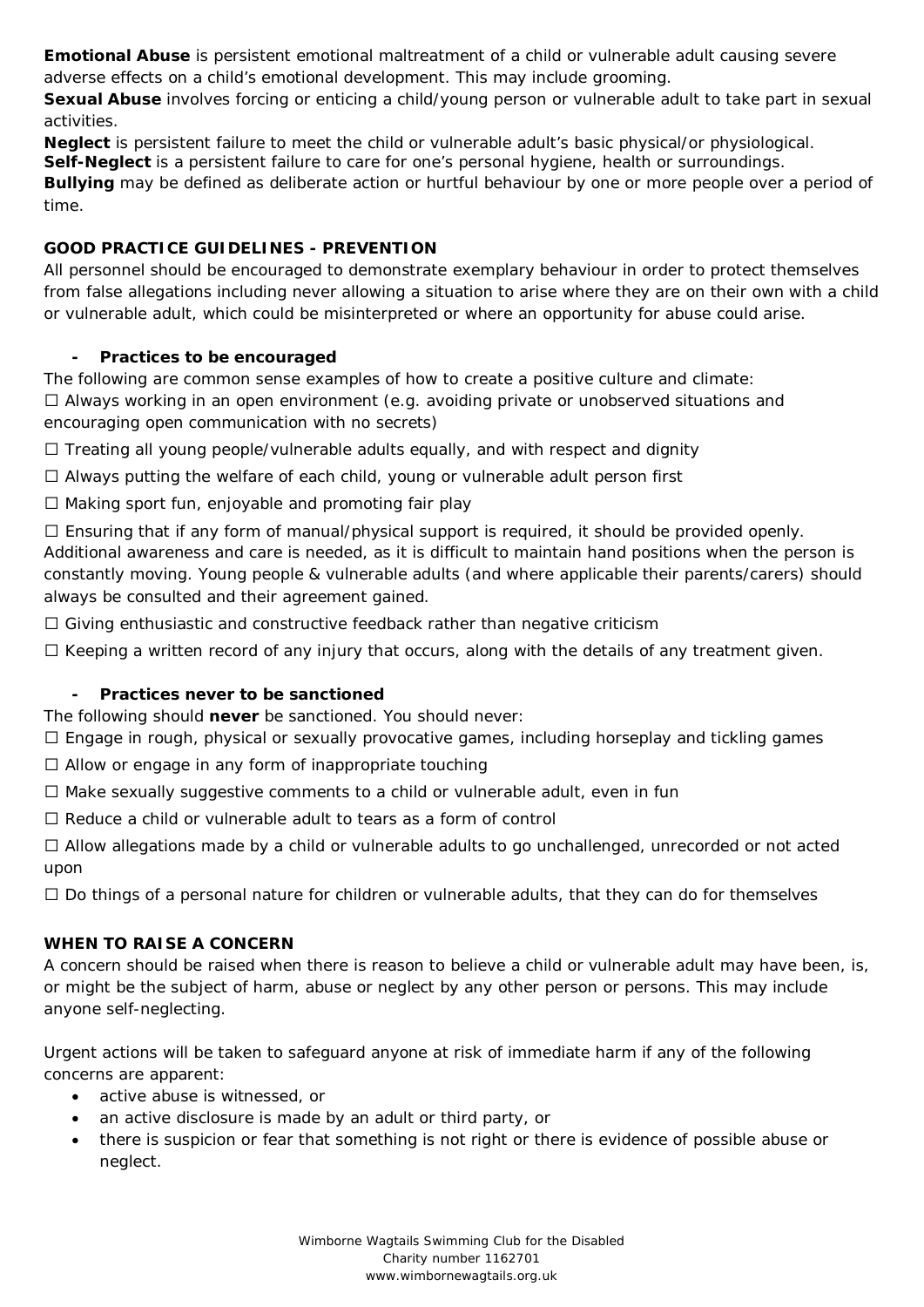#### **PROCEDURES TO BE FOLLOWED IF ABUSE IS SUSPECTED OR WITNESSED**

- 1. In every case of suspected child or vulnerable person abuse, the Child and Vulnerable Person Protection Officer will inform Social Services, and the Police making a clear statement of:
	- the known facts
	- any suspicions or allegations
	- whether or not there has been any contact with the child or vulnerable person's family

Out of working hours, child and vulnerable person protection referrals will be received by the Emergency Duty Service, which may also be contacted via the Police.

- 2. An accurate record of all that has happened must be made, stating the facts of any injury, times, explanations and actions taken.
- 3. The Child and Vulnerable Person Protection Officer will confirm in writing to Social Services the actions that have been taken.
- 4. The Club should not notify or make enquiries of anyone involved when abuse is suspected, even if the child or vulnerable person has been taken to hospital. Social Services become responsible for whatever action is taken and will advise the Club so that the Child and Vulnerable Person Protection Officer is able to respond to parents appropriately.
- 5. If the suspected abuse is sexual, no attempt should be made to arrange or allow medical examination until discussions have taken place with Social Services. However; when a child or vulnerable person is in need of urgent medical attention and there is suspicion of abuse, the Child and Vulnerable Person Protection Officer (CPO) should take the child or vulnerable person to the Accident and Emergency Department of the nearest hospital, having first informed Social Services.

#### **GUIDELINES FOR DEALING WITH DISCLOSURES MADE BY CHILD AND VULNERABLE PERSONS**

Under no circumstances should a child or vulnerable person be questioned if they have disclosed information, which raises concerns. When information is offered in confidence, the recipient will need to display tact and sensitivity in responding to the disclosure. The CPO will need to reassure the child or vulnerable person, retain his/her trust and explain the need for action, which will involve other adults being informed. If a child or vulnerable person discloses abuse, the child or vulnerable person should not have to repeat the information to different people.

The CPO who receives information from a child or vulnerable person alleging abuse must not ask questions or proffer alternative explanations for the child or vulnerable person's concerns. The child or vulnerable person's report must be listened to carefully and recorded accurately, in the language used by the child or vulnerable person, at the earliest opportunity following its receipt. Any discussions with the child or vulnerable person should adhere to the following basic principles:

> Listen to the child or vulnerable person, rather than directly question him/her. Never stop a child or vulnerable person who is recalling significant events. Make a note of the discussion, taking care to record the timing, setting and personnel present, as well as what was said.

Record all subsequent disclosures/events.